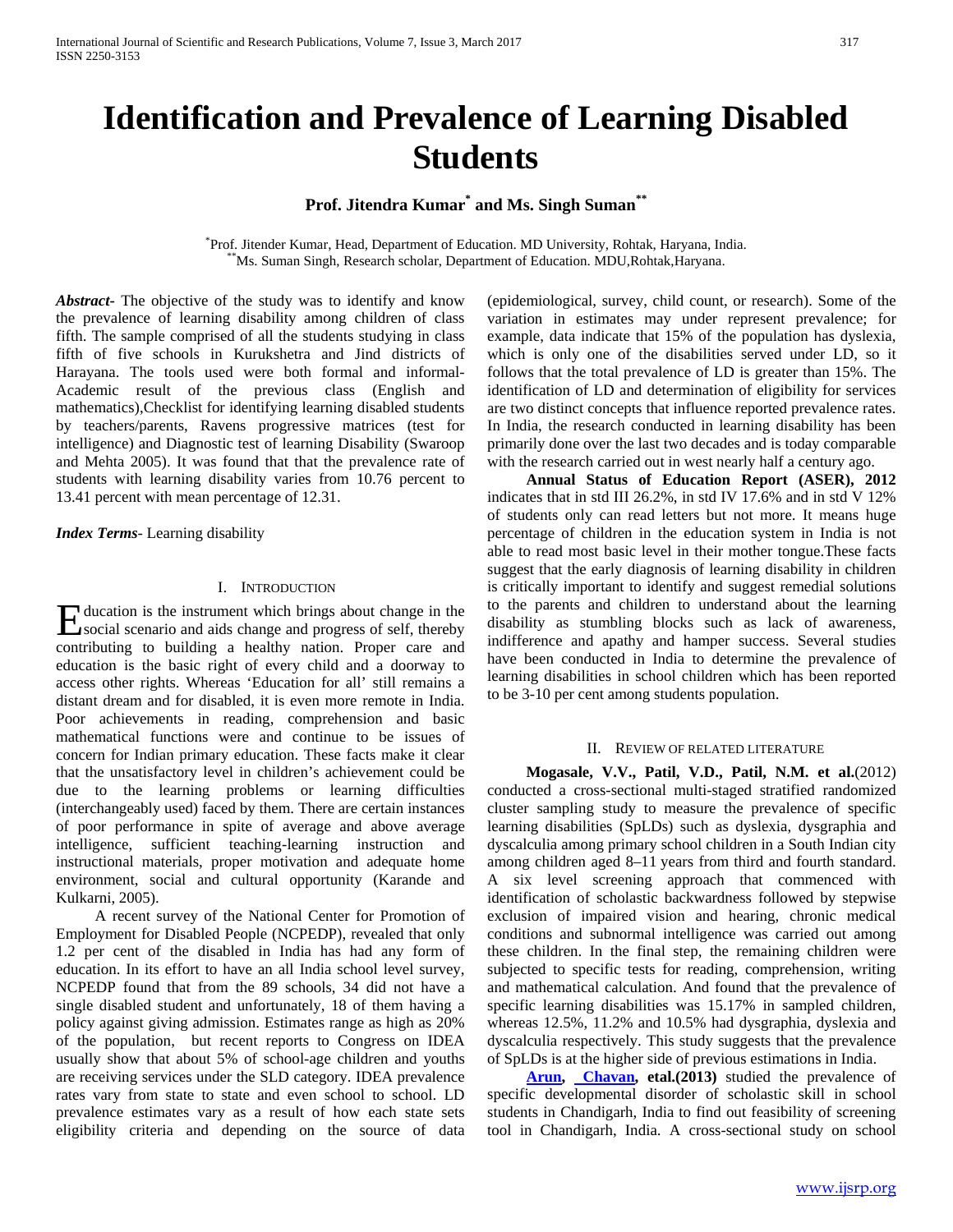students was carried out in two phases. The students were drawn from classes VII to XII from 10 schools of Chandigarh, India. Details of academic performance of all the students was taken, subjectively from class teachers and objectively from the marks obtained in the last academic session. In phase I, 2402 students were assessed. In phase II, 108 students were randomly selected for evaluation for assessing sensitivity and specificity of screening proforma for teachers. A total of 124 students from phase I and all students in phase II were assessed in detail. Tests of intelligence (Malin's Intelligence Scale for Indian Children and Standard Progressive Matrices), and NIMHANS Index for specific learning disability (SLD) battery were administered. A total of 38 students were found to be having specific developmental disorder of scholastic skills in phase I, that gave a prevalence of 1.58 per cent. Majority had mixed type of errors on SLD battery. There were more boys diagnosed with specific learning disability.

 **Bansal,Sneh (2014)** conducted a study with the objective to identify the children with learning disabilities in written expression studying at primary level. The sample comprised of 745 students in the age group of 8-10 years in third and fourth grade. The tools used were Teacher referral forms prepared by the investigator, Malin's intelligence scale for Indian children (1969), Diagnostic test of learning disability by Swaroop and Mehta (2005) and test of written expression for grade III and IV prepared by the investigator. The findings of the present study revealed that 5.36% were found to have learning disability in written English, 4.28% and 6.32% in class III and IV respectively. The percentage of learning disability in girls and boys was found to be 3.98% and 5.9% respectively.

 **M Veena Kumari, Sayid M Barkiya (2016)** conducted a a cross-sectional study to identify learning disability in children with poor school performance and to analyze their clinical profile over a period of 1-year from July 2013 to June 2014 conducted at Kannur Medical College, Anjarakandy and rural areas of Kannur district in Kerala state, India, a total 300 students with poor school performance were selected by their class teacher. To the parents of these children, a questionnaire was given regarding birth history, development history, and questions regarding warning signs of learning disability. The students were later assessed. The study group included children in the age group of 8-12 years studying in third to seventh grade. Students with poor school performance were selected by their class teacher based on their academic and overall performance. Out of the 300 students with poor school performance, parental perception of learning problems was seen in 106 students. Post assessment 39 (13%) students had learning disability. Association was found between low birth weight, preterm birth, language, social and motor developmental delay. Association was also found between learning disability and attention deficit hyperactivity disorder.

# **Tools used**

 Multiple approaches were used for this purpose, which were as follows:

- Academic result of the previous class (English and mathematics).
- Checklist for identifying learning disabled students by teachers/parents.
- Ravens progressive matrices (test for intelligence)
- Diagnostic test of learning Disability (Swaroop and Mehta 2005).

# **Identification of students with learning disabilities**

 First the teachers were informed about the purpose and importance of the research. The academic results were taken into account and especially those children who were lagging in math's and language subjects were considered. In the second stage the preliminary information was collected by administering the checklist for identifying learning disabled students. This test was administered on 386 students and in all 267 students was identified by the teachers as having learning difficulties. The students identified by the teachers and with poor academic performance were selected. The identified 267 students were administered to standard progressive matrices the intelligence test to find out the IQ scores of the students, as the learning disabled students generally have average or above average IQ. Out of 267 students 197 students with average or above average IQ were further administered the diagnostic test for learning disability and finally 42 students were selected as learning disabled student.

After administration of the test the following children were selected:

- Children who are referred by the teachers
- Children who scored below 45% in the previous class and an average range of intelligence (deviation IQ 85 or above) measured by Ravens progressive matrices.
- Children who had a composite score below 50 in DTLD.

# III. RESULT

 In this section the prevalence rate of learning disability among students is given. The researcher has adopted both formal and informal identification and diagnosis methods. The data pertaining to identification of learning disability is given in table 4.1.

**Table 4.1 Identification of students with learning disability**

| Phase | Identification tools                            | No.      | $\sigma$ f<br>of No. |
|-------|-------------------------------------------------|----------|----------------------|
|       |                                                 | students | students             |
|       |                                                 | tested   | identified           |
|       | Checklist for identifying learning disabled 386 |          | 267                  |
|       | students by teachers /parents.                  |          |                      |